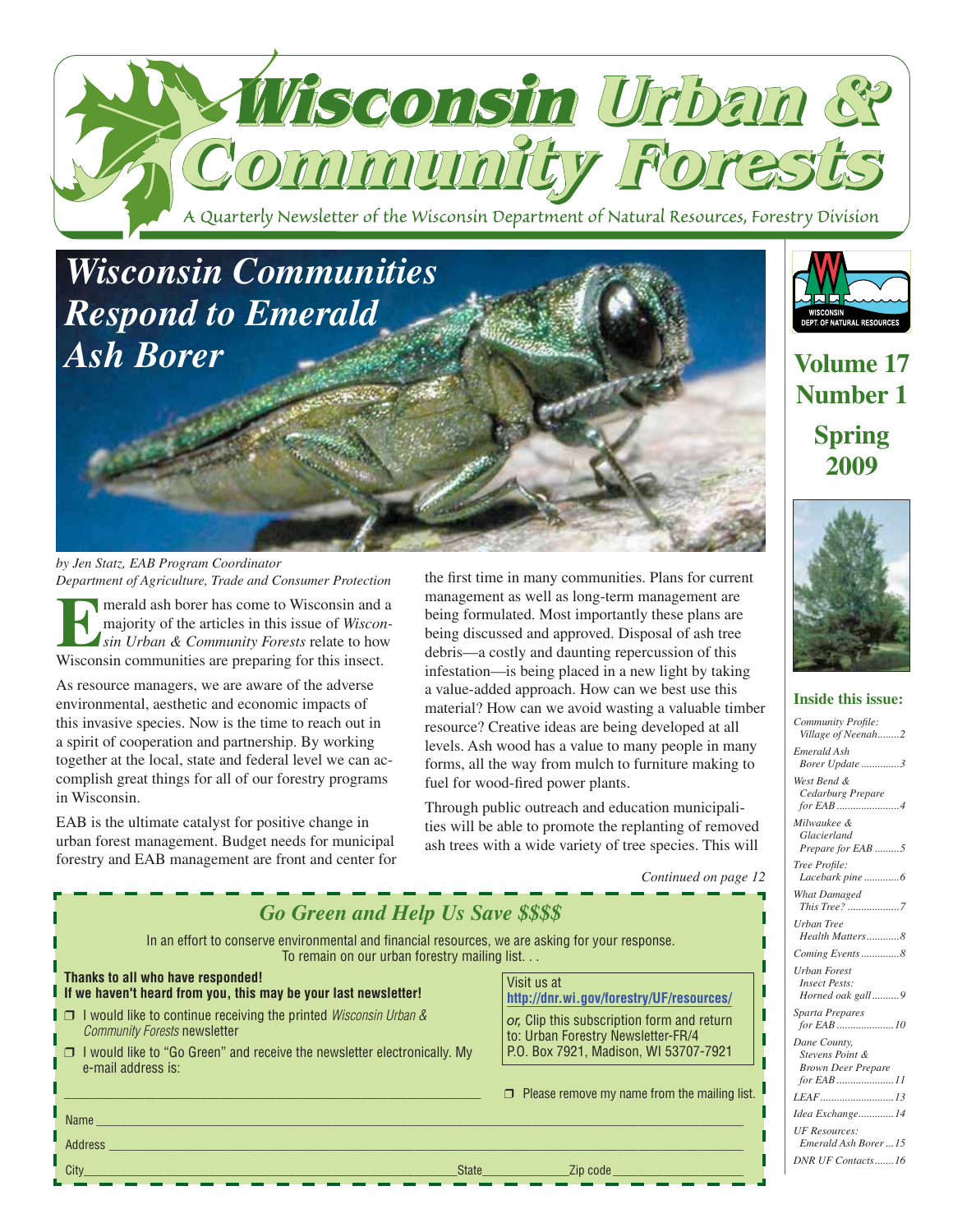



**Community Profile:** Tree City USA: 24 years Miles of Streets: 129.35 Acres of Parks: 370 Municipal Cemetery: 1

#### **Program Profile:**

Staff:

 superintendent of parks/city forester certified arborist park/cemetery crews superintendent of streets street crews

#### Equipment:

- 2 aerial lift trucks
- 4 chippers
- 1 stump grinder
- 2 water tanks
- 2008 Forestry Budget: \$188,180

## *Community Profile: Village of Neenah*

*by Trevor Fink, Superintendent of Parks/City Forester, City of Neenah*

Neenah is a community of 25,000 people nestled along the shores of Lake Winnebago in the heart of Wisconsin's Fox Cities. Neenah began in 1835 as an industrial and agricultural mission. Incorporated in 1873, a good deal of Neenah's history runs through the Fox River, which played an integral role in the arrival of

early settlers and in the city's development. Neenah's role in Wisconsin's paper industry began to take shape in 1872 with the establishment of Kimberly Clark Corporation. Many other paper mills and paper related businesses soon followed suit. These and other successful industries helped to shape Neenah's character.

The tremendous success of paper mills and other companies produced a social structure dominated by some of the most influential families in the Fox River Valley and the state. Many of Neenah's parks and public properties are the direct result of these families. Their community activism and financial resources helped provide the foresight in acquiring and developing lands for public recreational purposes.

Neenah's 8000 public trees (excluding natural wooded areas) are co-managed by the parks & recreation and public works departments. Pruning and removal operations for terrace trees are performed by the public works department. The parks & recreation department performs all maintenance operations on park and cemetery trees, maintains the tree inventory, assesses hazards, inspects for and manages disease and insect infestations, and plans and oversees all planting opera-



*Neenah's Shattuck Park*

tions throughout the city.

Neenah has had the honor of being designated a Tree City USA for the past 24 years. This designation gives our community a great deal of pride and shows that Neenah is dedicated to the preservation and planting of trees. This commitment to urban forestry, as is the case with many communities in Wisconsin, began with the onset of Dutch elm disease. Around this time, the parks & recreation commission established a program called Trees for the Living to assist in the replanting and beautification of city parks. The program accepts donations used to plant trees in the city's many parks in honor of a loved one. Trees for the Living not only helped the city replace park trees lost to DED, but its success continues to this day with over 250 trees planted.

In 1994, the City of Neenah made a huge advancement in managing their urban forest. That year the city received their first Urban Forestry Grant which they used to conduct a street tree inventory. This led to the development of Neenah's Tree Management Plan in 1998, also funded through an Urban Forestry Grant. This management plan has been instrumental in pro-

*Continued on page 12*



Published quarterly by the Wisconsin Department of Natu-<br>ral Resources, Forestry Division. ral Resources, Forestry Division.

Send your inquiries, address changes, or story ideas to Laura Wyatt, Laura.Wyatt@Wisconsin.gov (608-267-0568), or<br>Dick Rideout, <u>Richard.Rideout@Wisconsin.gov</u><br>(608-267-0843).<br>**Editors:** Laura Wyatt and Dick Rideout Dick Rideout, **Richard.Rideout@Wisconsin.gov** (608-267-0843).

**Editors:** Laura Wyatt and Dick Rideout Contributors: Ian Brown, Cindy Casey, Kathy Gonzalez, **Contributors:** Ian Brown, Cindy Casey, Kathy Gonzalez, Don Kissinger, Jeff Roe, Tracy Salisbury, Kim Sebastian, Candice Sovinski, Olivia Witthun and Al Zelaya

Articles, news items, photos and ideas are welcome.

Unless noted, material in this newsletter is not copyrighted. Reproduction for educational purposes is encouraged. Subscriptions are free. Unless noted, material in this newsletter is not copyriged. Reproduction for educational purposes is encourag<br>Subscriptions are free.<br>This newsletter is available in alternative format upon

This newsletter is available in alternative format upon request and can also be downloaded in PDF format from our Web site: **http://dnr.wi.gov/forestry/UF/** and the site of the word of the site of the site of the site of the site of the site of the site of the site of the site of the site of the site of the site of the site of the For breaking UF news, anecdotes, announcements and networking opportunities, sign up for The Urban Forestry Insider, DNR's twice-monthly e-newsletter. Archives are at **forestry/UF/resources/InsiderArchive.html http://dnr.wi.gov/forestry/UF/resources/InsiderArchive.html**

The Wisconsin Department of Natural Resources provides equal opportunity in its employment, programs, services and functions under an Affirmative Action Plan. If you have any questions, please write to Equal Opportunity Office, Department of the Interior, Washington DC 20240

This newsletter is made possible in part by a grant from the United States Department of Agriculture Forest Service. The USDA prohibits discrimination in all its programs and activities on the basis of race, color, national origin, gender, religion, age, disability, political beliefs, sexual orientation, and marital or family status. To file a complaint call (202) 720-5964.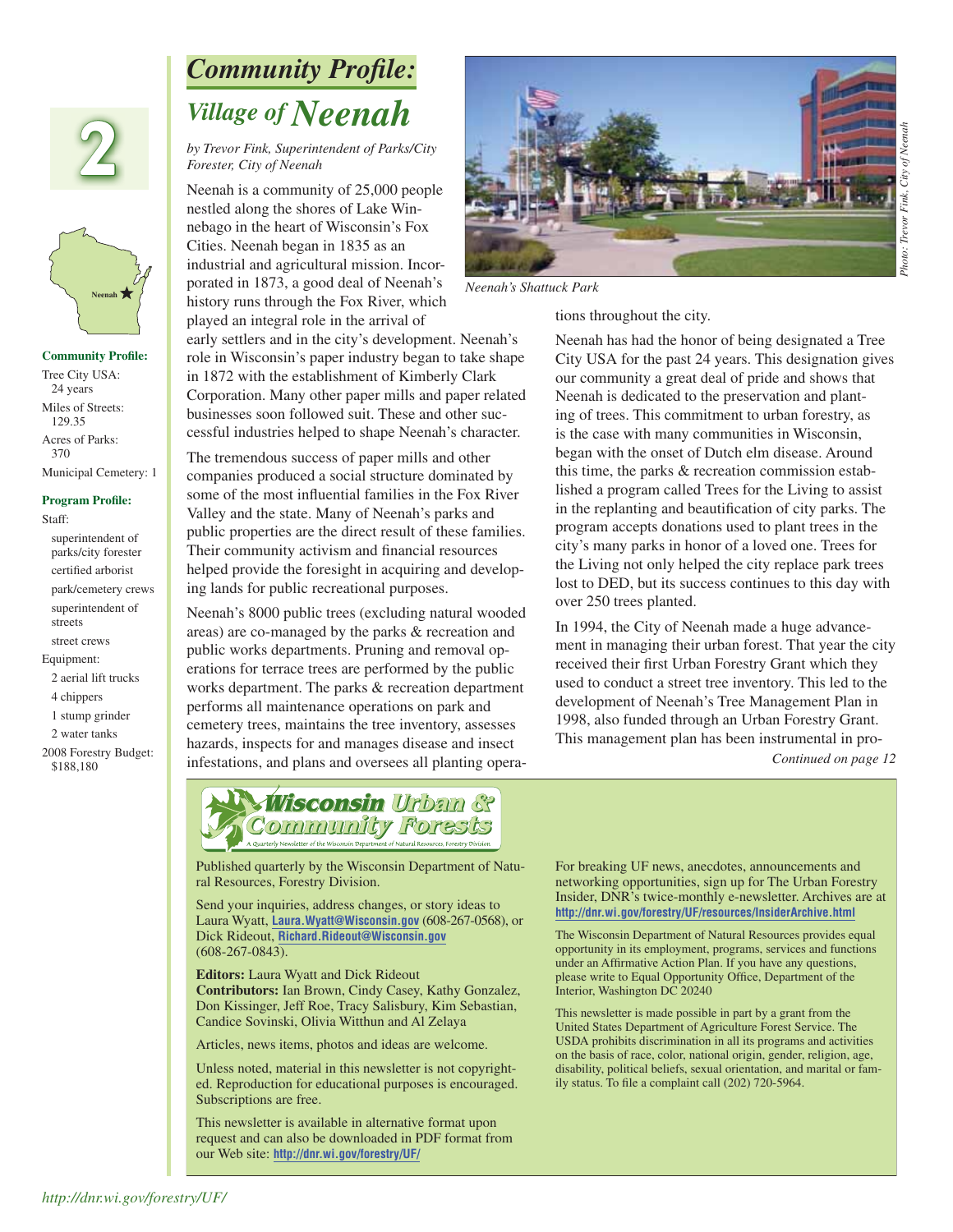# *Emerald Ash Borer in Wisconsin—Update*

*by Linda Williams, Forest Health Specialist and Bill McNee, Gypsy Moth Suppression Coordinator DNR Northeast Region*

**New infestation—**On April 7, state agencies announced a third emerald ash borer infestation, in Vernon County. EAB was discovered in Victory, a small community along the banks of the Mississippi River, about 20 miles south of La Crosse. State officials were made aware of the infestation by an observant property owner. One of the first steps in responding to the infestation will be to quarantine movement of hardwood firewood, ash nursery stock, ash timber or any other article that could spread EAB out of the infested area. Federal officials are expected to approve Wisconsin's quarantine request for Vernon and Crawford counties within days. Following placement of the quarantine there will be a thorough survey of the area to determine the size of the infestation. Colleagues in Iowa and Minnesota are also considering survey options in their respective states. The news release can be found at **[www.datcp.state.wi.us/press\\_release/result.](www.datcp.state.wi.us/press_release/result.jsp?prid=2296) [jsp?prid=2296](www.datcp.state.wi.us/press_release/result.jsp?prid=2296)**.

**Delimitation in SE Wisconsin—**The Wisconsin Department of Agriculture, Trade and Consumer Protection has released its findings regarding the extent of the EAB infestation in the Newburg area. View the news release at **[www.datcp.state.wi.us/press\\_release/](www.datcp.state.wi.us/press_release/result.jsp?prid=2289) [result.jsp?prid=2289](www.datcp.state.wi.us/press_release/result.jsp?prid=2289)**. The area currently known to be infested is approximately 5000 acres in size and could contain as many as 50,000 ash trees. EAB is clearly here to stay. Newburg's EAB detection map (below right) shows stars where groups of infested trees are located. In the map (below center) you can see a 12 mile radius around Newburg with the infested area shown in the center (maps from DATCP).

**EAB funding—Illinois Senator Dick Durbin's office** says that Congress has approved \$34.5 million for the

> **CO** SZ mile radius **COLD DVR managed land**

> > ie francoriae Marcaler Nethibiti<br>Arractis; dads (bate: March (1998)

fight against EAB. Durbin's office says that the money will be distributed through the US Department of Agriculture as a competitive grant program. More information is likely to follow. A news story can be read at **[www.msnbc.msn.com/](www.msnbc.msn.com/id/29644977/) [id/29644977/](www.msnbc.msn.com/id/29644977/)**.

**Newburg-area infestation aged—**EAB researcher Dr. Nate Siegert from Michigan State University collected tree cores from numerous ash trees in the infested area in and around Newburg to determine when the infestation started. After analyzing the samples using dendrochronology, Dr. Siegert reported that the

infestation was present in Wisconsin by 2004. We have been unable to determine how the infestation first arrived in the area.

**Response recommendations for Newburg-area infestation—**A document outlining the response recommendations for the EAB infestation in the Newburg area is now available online at **[www.emeraldashborer.](www.emeraldashborer.wi.gov/articleassets/ResponserecommendationsMar09JCC.pdf) [wi.gov/articleassets/ResponserecommendationsMar09JCC.](www.emeraldashborer.wi.gov/articleassets/ResponserecommendationsMar09JCC.pdf) pdf**. The document includes recommendations for homeowners, landowners, communities and businesses on how they can help with prevention, early detection, and control and containment in the infested area. It also gives a summary of the local survey results and the status of ash in the area and lists implications of this information.

**Who to report EAB to—**If you suspect that you have found EAB please call the hotline at 800-462- 2803. Reports and/or digital photos of suspicious insects/trees can also be e-mailed to **[eab@datcp.state.](eab@datcp.state.wi.us) wi.us**. For more information on EAB, visit the state's website, **www.emeraldashborer.wi.gov**. For compliance agreements and quarantine issues contact Bob Dahl at **Robert.Dahl@wi.gov**.

**Redheaded ash borer—**The photo in the margin shows one of our native insects that attacks ash. Redheaded ash borer is a longhorned beetle that lays its eggs on ash. The larvae bore under the bark as well as deeply into the wood of the tree. This particular insect was discovered while splitting firewood. You can see that this larva, with its round plump body and larger head, looks very different from an EAB larva (below) which is flattened and the segments easier to see.  $\triangleleft$ 







*Redheaded ash* 

*View maps and photos in color by accessing the newsletter online at:* **[http://dnr.](http://dnr.wi.gov/forestry/UF/resources/ufnwsltr.htm) [wi.gov/forestry/UF/](http://dnr.wi.gov/forestry/UF/resources/ufnwsltr.htm) [resources/ufnwsltr.](http://dnr.wi.gov/forestry/UF/resources/ufnwsltr.htm) htm**

**3**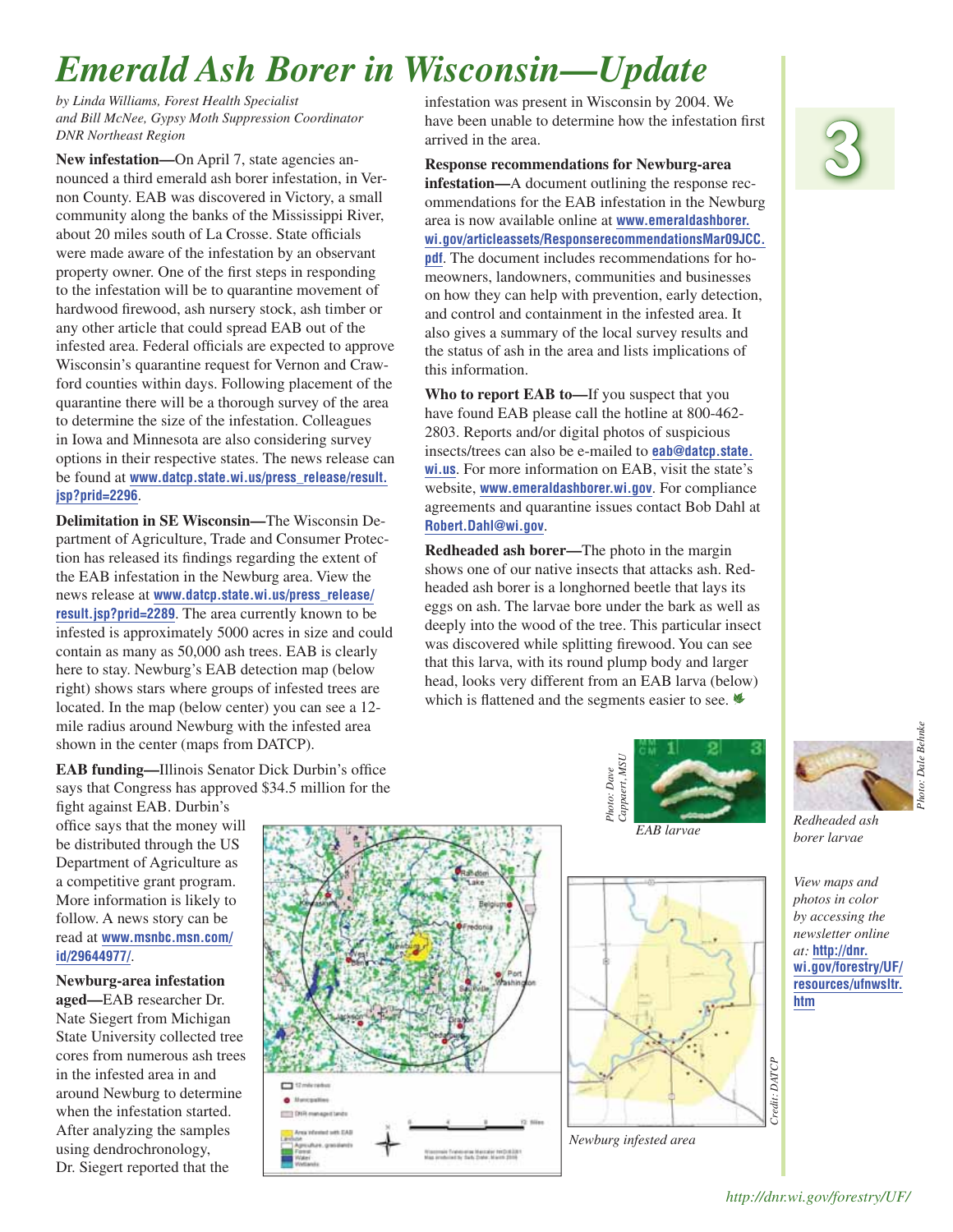# *Wisconsin Communities Prepare for EAB*



#### **4** *City of West Bend EAB Response*

*by Mike Jentsch, Park and Forestry Superintendent*

Our response to emerald ash borer unofficially started when it was first identified in Michigan. Continued education of staff and monitoring of the situation since 2002 has allowed us to formulate ideas and avenues to communicate this situation to city staff, Photo: Kevin Westphal, City of Cedarburg *Photo: Kevin Westphal, City of Cedarburg*elected officials and our residents. Prior to the Newburg infestation, staff provided several EAB informational memos to elected officials and local media sources. We updated our approved street tree list which removed all ash varieties. Our former city tree was an ash. In 2007 we had all 5th grade students in West Bend vote on a new city tree. Not only did this provide an educational opportunity for the  $5<sup>th</sup>$  graders, but also provided a great approach to continue the awareness of EAB. In May of 2008 our city participated in EAB Awareness Week. This involved information to local media, EAB signs and a formal proclamation that May 18–24 was EAB Awareness Week.

Since the Newburg infestation, which is within five miles of our easternmost border, city staff have begun making firm decisions towards the response to EAB. Staff have reviewed our street tree inventory, conducted an ash inventory on all publicly owned properties, reviewed staffing levels and equipment requirements, reviewed chemical treatment for size and variety of



Park, Recreation & Forestry Department

trees, examined in-house treatments vs. contractual costs, compared removal costs in-house to contractual costs, and reviewed tree establishment programs and wood utilization options. Most importantly we have communicated the pending impact of EAB to elected officials and local media.

Funding will be the determining factor in formulating a responsible action plan. Currently, we are focusing our funding on planting and not treatments. We will not be able to save many, if any, ash trees. We are planning on restructuring annual in-house forestry operations so we can efficiently respond to this situation and absorb as much as we can in-house. Preparation of a tree removal contract has started, along with a wood utilization plan. To gain outside assistance, we applied for a DNR Urban Forestry Grant to update our master plan and assist with our EAB plan. The city of West Bend will lose 25% of its street trees to EAB and funding will be the determining factor for the future of our urban forest.

#### *City of Cedarburg EAB Update*

*by Kevin Westphal, City Forester*



*Fall 2008 treatment*

On August 4, 2008, WDATCP announced the discovery of an emerald ash borer infestation in the village of Newburg, just nine miles from Cedarburg's city limits. It has been estimated that EAB has been in Newburg for at least 5 years. Considering that EAB adults have the potential to fly 6 miles or more per year, it is likely that EAB is already in Cedarburg, we just haven't found it yet.

This insect represents a severe and urgent threat to Cedarburg's urban forest, approximately 20 percent of which is ash. In 2005 Cedarburg conducted a computer-

ized street tree inventory which has proven invaluable in our planning efforts. The inventory identified 1675 ash trees located along city streets. Information about these trees was used to calculate the cost of removal and replacement (\$1.3 million), the cost of annual chemical treatment (\$70,000) and the annual economic benefit of ash street trees (\$155,000) using the i-Tree Calculator. GIS based maps were created showing the number, location and size class of ash per aldermanic district.

The information was presented to council by the city forester along with staff recommendations. Different management options/strategies were discussed. In particular, the success story of the Grosse Pointe Farms, Michigan, treatment program was a focal point. The general consensus of Council was they did not want to lose their ash trees. Losing them, they felt, would have a devastating effect on the city landscape—increasing energy costs, lowering property values and affecting tourism. In the end the mayor summed it up by saying, "We are going to be spending money on this problem whether we cut them all down or whether we treat them so we may as well try and save them."

On September 8, the common council appropriated \$45,000 to start treating publicly owned ash trees beginning immediately. The fall treatment contract was awarded to First Choice Tree Care, Inc. of Mequon. All public ash trees 12" DBH and greater were treated with a basal soil injection of imidacloprid plus slowrelease fertilizer. In all, 577 street trees and 47 park trees were treated.

The city has budgeted to perform a second chemical treatment in spring 2009, this time to include trees under  $12$ " DBH. $\frac{16}{3}$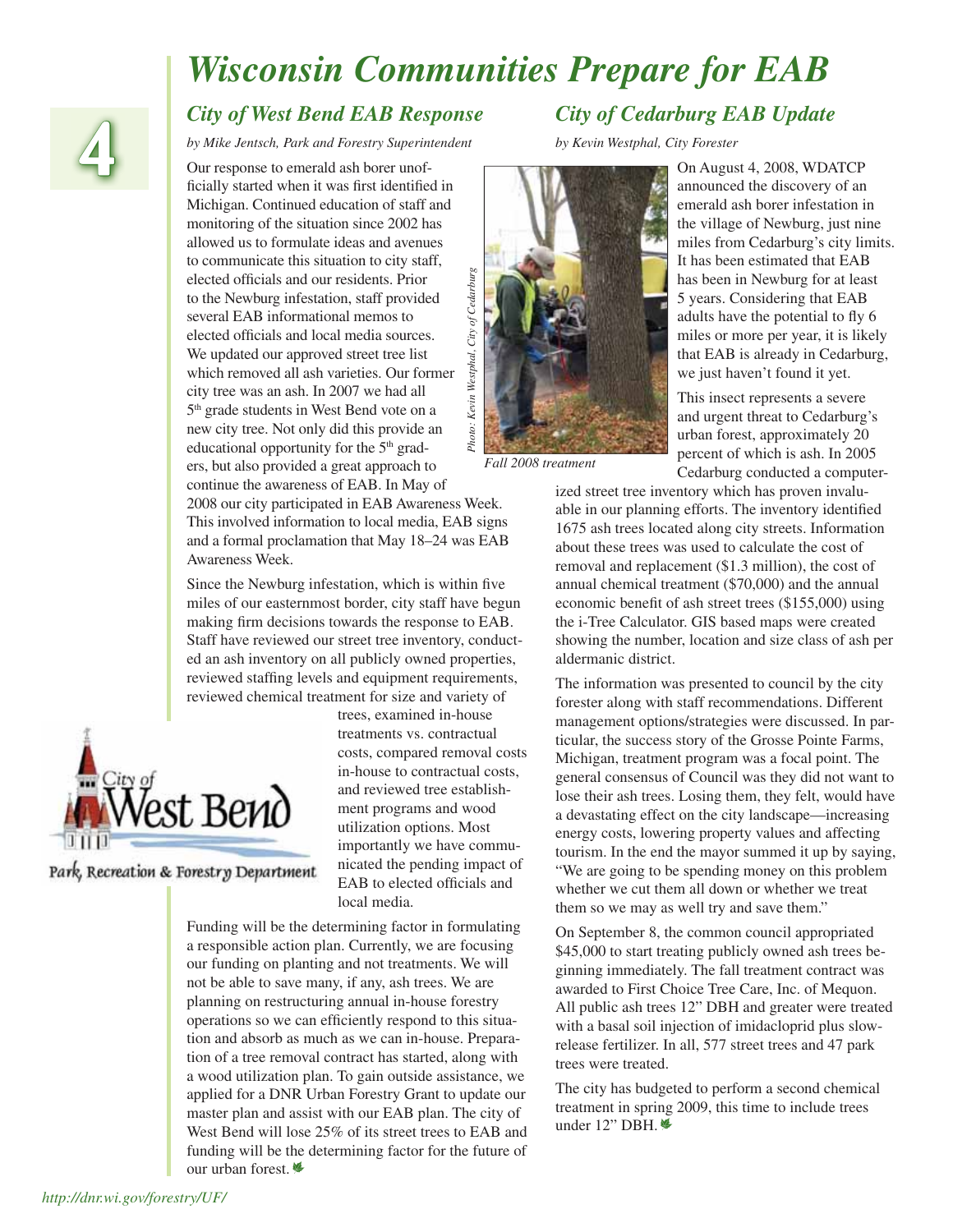#### *City of Milwaukee EAB Response*

*by Ian Brown, Technical Services Supervisor*

The City of Milwaukee has spent the last few years preparing for life with emerald ash borer. As EAB has become an established pest in the region, Milwaukee Forestry has accepted that it is not "if" but "when" it is confirmed within the city boundary. Milwaukee has over 200,000 street trees and approximately 36,000 ash. There are a number of systems Milwaukee will use to monitor and maintain the city's ash resource, including a comprehensive street tree inventory, chemical treatments and cutting-edge satellite imagery.

Data for the citywide inventory have been collected over the past three summers using teams of seasonal interns. Completion of the inventory is anticipated at the conclusion of August 2009. Milwaukee uses StrataPoint, a GIS-based system that spatially identifies individual trees to property parcels. Within this system, a number of data are collected including species, size, condition, property and site information. These data will be used to identify candidate trees for chemical trunk injections.

Milwaukee is moving forward with plans to chemically treat all city-owned ash in an effort to moderate/ mitigate the impact of EAB. Injections are scheduled to begin during the growing season of 2009. In previous summers, time studies were conducted to compare efficiencies between a number of chemical delivery systems. The studies determined that pairing a hydraulic injection system from Arbor-Jet with the chemical Treeäge™ (active ingredient emamectin benzoate) was the most efficient and effective option available. Plans are to inject half the trees on alternating years with enough chemical to provide two years of control. Injections are expensive and take time and personnel to conduct. It is still far less costly than removing and replanting all ash trees within a few years. The injection schedule is designed to prolong removals from a 2- to 3-year time



*City of Milwaukee staff using Arbor-Jet injection system.*

frame out to 10 to 12 years, and possibly indefinitely. During this time, the urban tree canopy and the benefits (economic, sociological/psychological, environmental) it provides will remain intact.

The final piece to the EAB puzzle is identifying hotspots of ash on private property. With the city having ultimate responsibility to manage hazardous trees, it has become a priority to identify neighborhoods or areas with significant ash components. Milwaukee contracted with NCDC Imaging to use hyperspectral image analysis to identify ash within the city. This technology uses the unique spectral signature of ash to identify areas of interest with relatively high populations of ash. These areas will be targeted for public outreach and information related to EAB, in addition to having more frequent hazard tree surveys in the interest of public safety. Product delivery for this project is scheduled for the spring of 2009.

All of these projects take time. It is the hope of Milwaukee Forestry that by taking a proactive approach to managing emerald ash borer before it reaches outbreak populations within the city, the pest can be effectively managed without catastrophic canopy loss.

with the DNR and other organizations to educate the public about this species and what they can expect in

For instance, in 2007, Glacierland RC&D received an Urban Forestry Grant which they used to educate communities and other organizations across northeast Wisconsin about EAB. Over 30 presentations were made by Glacierland RC&D staff to various county boards, land conservation committees, organizations

the next few years.

#### *Glacierland RC&D Accelerates EAB Marketing in Northeast WI*

#### *by Greg Hines, Coordinator*

Now that the emerald ash borer has burrowed its way into Wisconsin, the Glacierland RC&D has switched from educating the public about what this invasive species is to developing markets that can utilize this infested wood.

EAB was first discovered last summer just east of West Bend in a community called Newburg. For those

naïve about what EAB is, in short, EAB will slowly kill all ash trees with which it comes in contact. It is possible that EAB has been in the Washington County area for six or more years. Because this invasive pest is relatively new to Wisconsin, Glacierland RC&D has partnered



and interest groups. Jessica Simons, an EAB expert from SE Michigan RC&D (ground zero where EAB was first discovered in the US), presented at two workshops. Also, she was the keynote speaker at a

*Continued on page 10*

# **5**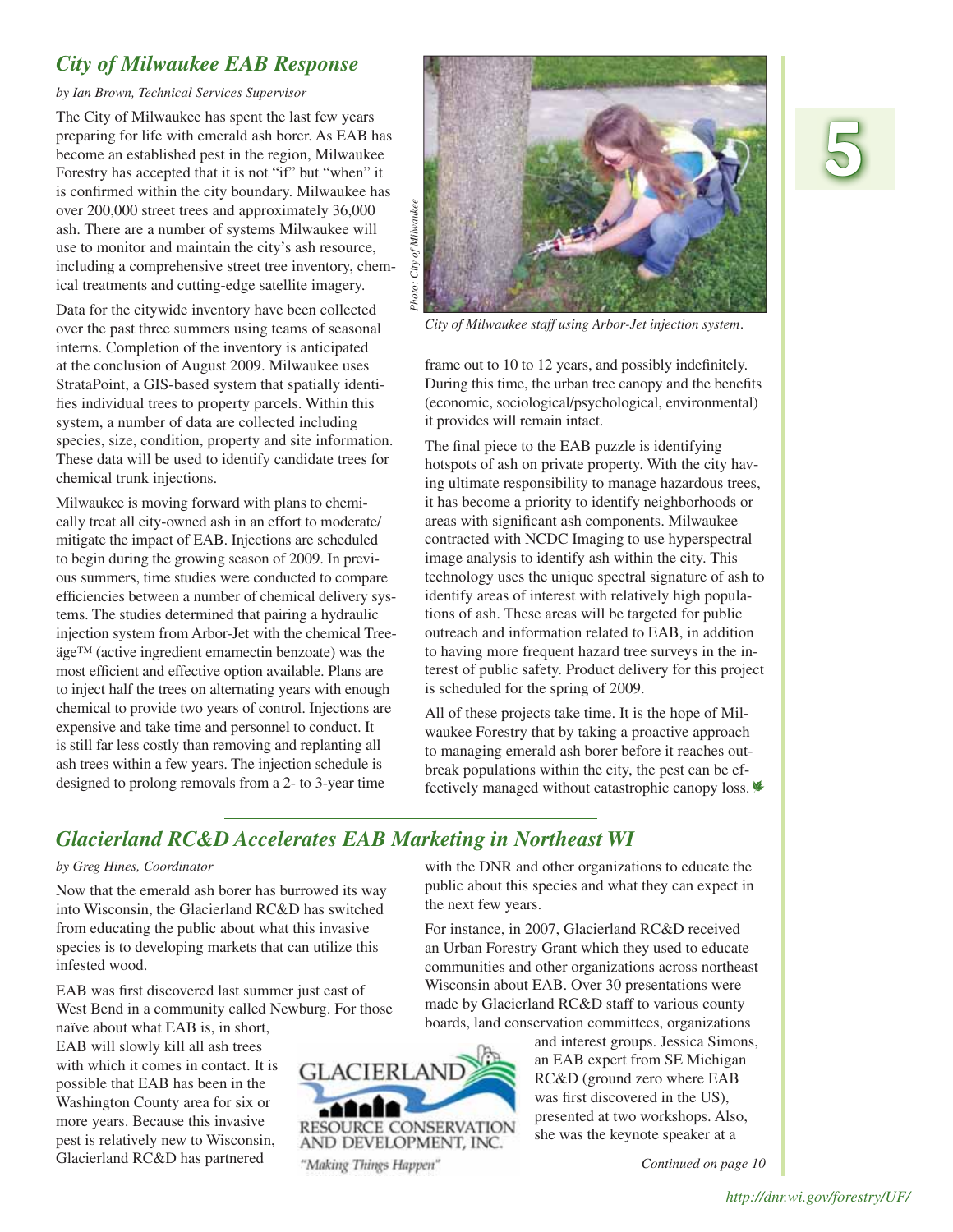## *Community Tree Profile:*

# *Lacebark pine (Pinus bungeana)*

*by Laura G. Jull, Associate Professor & Extension Specialist Dept. of Horticulture, University of Wisconsin–Madison*

> **Native To:** Northern China, commonly planted near Buddhist temples in China **Mature Height:** 20–45' or more, par-

ticularly in its native China

#### **Spread:** 20–35'

**Form:** Pyramidal and shrubby when young, becoming oval to rounded and flat-topped with age. Form opens up with age and is often multi-stemmed, revealing the showy bark.

#### **Growth Rate:** Slow

**Foliage:** Evergreen leaves are needlelike, in fascicles of three, sharply pointed, stiff and rigid, 2–4" long, dark green with stomatal lines on both sides of the needle. Needles have a raised midrib and minute teeth along the margins. Needles remain 3–4 years before they

drop from the tree. Needles tend to be spaced widely apart and concentrated toward the branch tips with the rest of the branch bare.

> **Buds and Stems:** Buds are pointed, ovoid, 1/3" long or longer, goldenbrown, borne only at the ends of the branches. The buds resemble sugarcoated beer nuts. Twigs are light grayish green, glabrous and sometimes glossy.

#### **Fall Color:** None, evergreen species

**Cones:** Monoecious (separate male and female strobili borne on one tree); male strobili are orangish brown and clustered at the tips of the lower branches. Female cones are terminal, purplish brown at first in early spring, borne higher up in the tree and hang downward. Mature cones are evident in late summer to winter and are light yellowish brown, ovoid, 2–3" long, short-stalked, produced terminally and axillary either singly or in groups of two. Cones have a reflexed tri-

angular prickle on the ends of the cone scales (umbo). Cones fall from the tree after the second year with two seeds per cone scale. Few cones are produced on a single tree.

**Bark:** Very showy, exfoliating into irregular, puzzlepiece-like patches similar to a sycamore but the color is a combination of light green, white, cream, gray, purple and brown. Bark is particularly showy when

wet or when lit underneath from supplemental lighting. Bark characteristics do not become significant until the tree is around 10–15 years old.

**Site Requirements:** Requires a loose, moist, welldrained soil, full sun and is pH adaptable. Lacebark pine is intolerant to heavy clay, poorly drained soils, consistently wet soil, drought, air pollution and road salt.

#### **Hardiness Zone:** 5a

**Insect & Disease Problems:** Cankers, twig blight, bark beetles, but none serious and is usually pest free, though it can succumb to root rot in poorly drained soils. Needles subject to winterburn in exposed locations. Thin bark is easily damaged by equipment. Limbs are subject to breakage from heavy snow or ice loads due to possible included bark formation. Needs protection as it is marginally hardy to Wisconsin. Lacebark pine is sensitive to juglone and should not be planted near any *Juglans* species (walnut or butternut).

**Suggested Applications:** Lacebark pine makes a beautiful specimen tree in areas where the soil and moisture are conducive to its growth and survival. This pine is one of the most beautiful evergreens due to its outstanding mottled bark characteristics, providing year-round interest in the landscape. The form is open, allowing the bark to be seen easily. Removal of some of the lower limbs can increase the bark display. Lacebark pine is a small- to medium-sized tree that can be used as a specimen, in raised planters and Japanese gardens, or near patios or larger entranceways that allow sufficient space for it to grow. Lacebark pine is often used for bonsai.

**Limitations:** Lacebark pine is not suited for some urban landscapes due to its intolerance to poorly drained, heavy clay soils, air pollution and road salt. It is only cold hardy to zone 5a and is generally an expensive tree and slow to produce in a nursery.

**Comments:** Lacebark pine is a beautiful, evergreen, non-invasive tree for landscaping. It is a low-maintenance tree when cultural requirements are met. The species is named after Dr. Alexander von Bunge, a Russian botanist, who discovered it in a temple garden near Peking, China, in 1831.

**Common Cultivars, Selections or Related Species:** There are only a couple of cultivars and they are not commonly available except at specialty nurseries. The straight species is more easily obtained at some nurseries.

'Compacta': slower growing than the species, dense form, darker green needles, 20' tall

'Rowe Arboretum': more compact form, uniform habit, very showy bark, selected at the Rowe Arboretum in Ohio

*Pinus bungeana*

**6**

Photo: Laura Jull, UW-Madison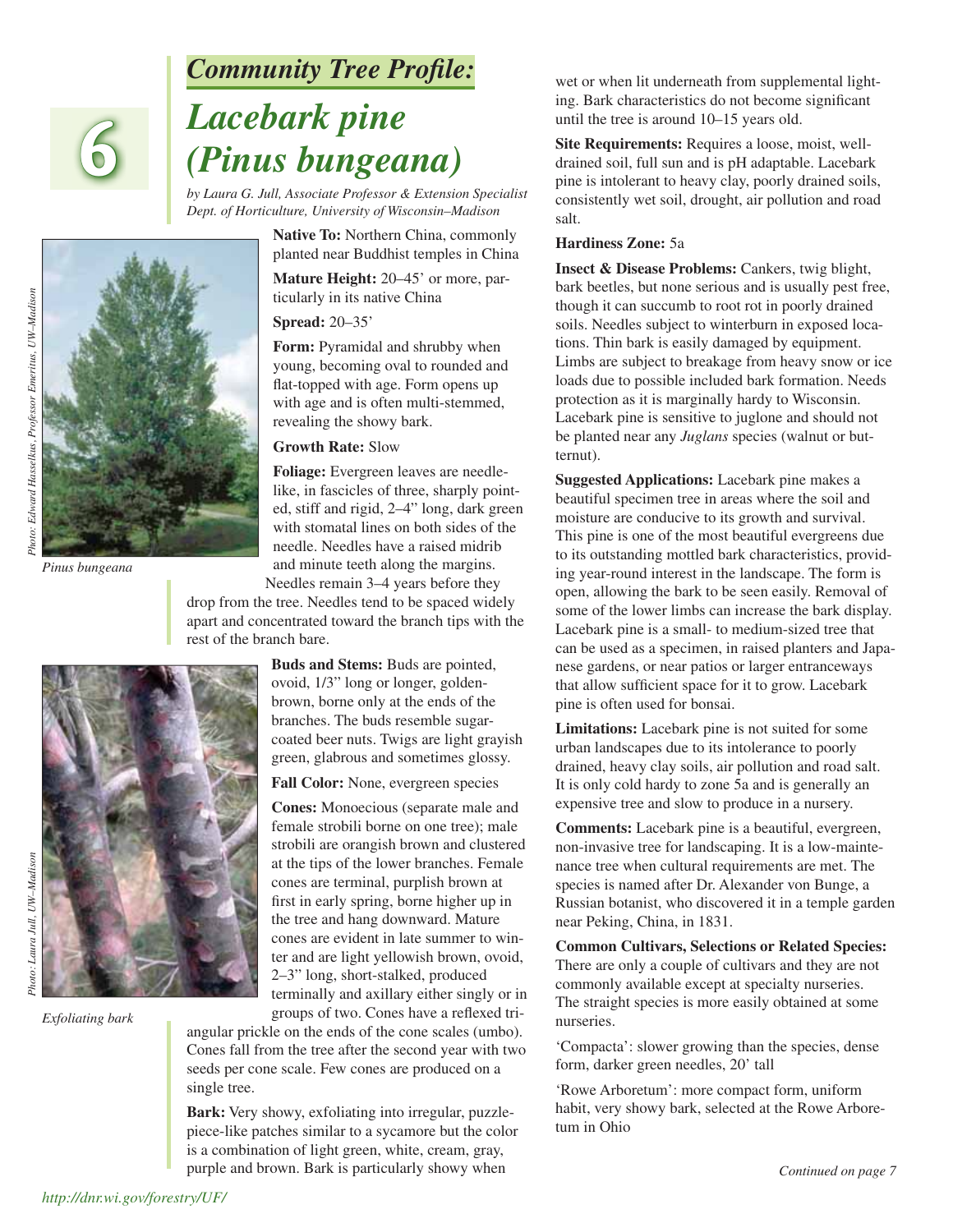# *Announcing—New Urban Forestry Training Course!* **Wisconsin Community Tree**<br>Management Institute

*by Tracy Salisbury, Urban Forestry Coordinator DNR Northeast Region*

The Community Tree Management Institute (CTMI) is a new, advanced training course designed for Wisconsin municipal employees with tree related responsibilities but without a strong background in urban forestry.

CTMI is a continuing education course specifically tailored to the needs of municipal parks, planning or public works employees who have tree related responsibilities. This training is appropriate for those who manage or contract for forestry work, review planting plans, issue permits or inspect trees. The course focuses heavily on the management side, rather than the technical side, of municipal forestry programs.

CTMI is one of the most innovative and cost-effective forestry training programs in the Upper Midwest. Any local government employee seeking to enhance their management skills and improve the quality of life in their community, keep their public safe and reap economic, environmental and social benefits that community trees provide should attend CTMI!

*Landscape Plants for Eastern North America*, 2nd ed., 1997, by Harrison L. Flint, John Wiley and Sons, Inc., New York,

*Manual of Cultivated Conifers*, 1985, by Gerd Krüssmann,

*Manual of Woody Landscape Plants: Their Identification, Ornamental Characteristics, Culture, Propagation and Uses*, 5th ed. 1998, by Michael A. Dirr, Stipes Publishing,

*North American Landscape Trees*, 1996, by Arthur Lee

*Plants That Merit Attention, Vol. 1: Trees*, 1984, by The Garden Club of America, Janet Meakin Poor, Editor, Timber

*Trees for Urban and Suburban Landscapes*, 1997, by Edward F. Gilman, Delmar Publishers, Albany, NY.|

Jacobson, Ten Speed Press, Berkeley, CA.

*References:*

Champaign, IL.

Press, Portland, OR.

Timber Press, Portland, OR.

NY.

#### *Dates*

There are three CTMI sessions scheduled for 2009–2010. To be accepted into the program, participants must be able to attend **all** three sessions.

*Session I* Management and Administration November 10–11, 2009

*Session II* Technical and Policy Issues February 23–24, 2010

*Session III* Field Operations—Tour June 22, 2010 Stevens Point, WI

#### *Program Cost:*

\$250 If registered by June 30, 2009

\$325 If registered after June 30, 2009 Fees include all course materials, meal and lodging costs for sessions I & II and meal costs for session III. Participants are responsible for their own travel costs.

Please contact your Regional Urban Forestry Coordinator (see back cover) for more information.

CTMI is sponsored by the Wisconsin Department of Natural Resources, in cooperation with the UW–Extension and UW–Stevens Point College of Natural Resources.

# *What Damaged This Tree?*



*Turn to page 15 to find out...* 

# **7**

*Do you have pictures of tree damage others ought to know about? Send them to Kim Sebastian (address on page 16) and we'll print*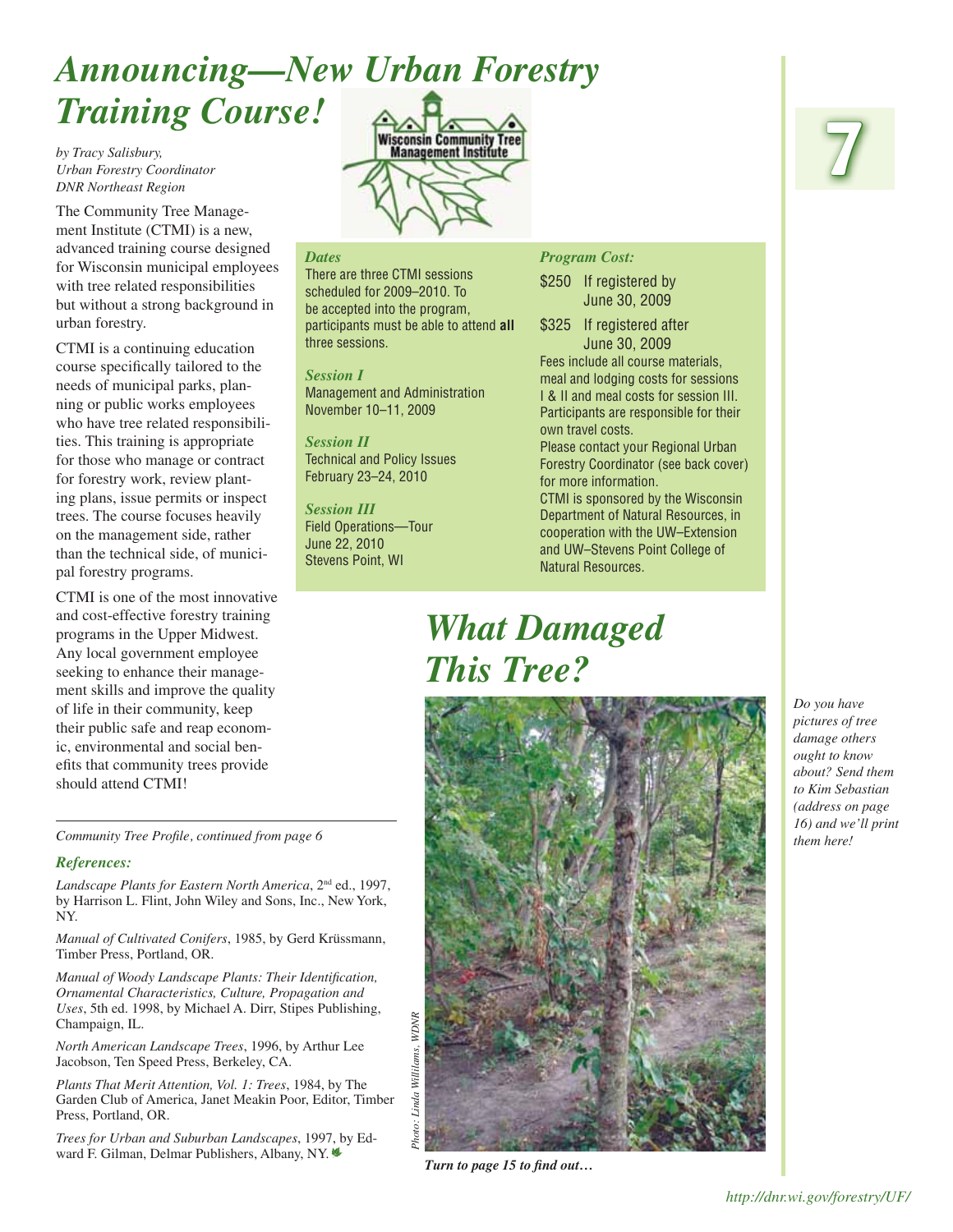#### *Urban Tree Health Matters:*



# *Notes from the Plant Disease Diagnostics Clinic—A Look Back at 2008*

*by Brian D. Hudelson, Director UW–Madison Plant Disease Diagnostics Clinic*

As I think back over the 2008 growing season, I have to say that the first word that came to my mind was "boxwood," as I recalled an inordinate number of boxwood samples arriving in the Plant Disease Diagnostics Clinic this past year. At first I thought this might be a misperception on my part, as I have to admit that as I age, my memory is less and less "agile" than it used to be. However, checking back through my records, I found that I have been seeing an increase in boxwood submissions over the past couple of years. In 2006 the PDDC received two boxwood samples; in 2007, eight boxwood samples; and in 2008, a whopping 16 boxwood samples. Sixteen samples represents approximately one percent of the samples submitted to the PDDC in 2008 and, in my mind, a huge number of samples of a single species submitted in a given year.

The underlying causes of the problems exhibited by the 16 shrubs that were submitted varied, although the primary symptom of all of the sampled shrubs was the same—a dieback of the branches. Early in the season, the primary cause of this dieback appeared to be what I call "winterkill." The characteristic of this abiotic disorder is that the very tips of the branches brown or (more often) bleach and these symptoms develop over the winter or very early in the spring. I most commonly attribute this disorder to lack of cold hardiness of particular boxwood specimens or possible winter dehydration issues. Using boxwoods in the 'Green' series (e.g., 'Green Mountain,' 'Green Gem,' 'Green Mound,' 'Green Velvet') can help prevent problems with hardiness. These varieties were bred in Manitoba, Canada, and are hardy to zone 4. In addition, proper watering, especially into the fall, can help prevent boxwoods from dehydrating over the winter. In particular I recommend that established shrubs receive about one inch of water per week up until the point when the ground freezes or the first snow falls. If natural rains are not sufficient, then I suggest applying

water at the drip line of shrubs (or more extensively if possible) using a soaker or a drip hose.

Adding a bit of confusion to the mix of diagnosing boxwood dieback problems is the ubiquitous presence of the fungus *Volutella* in dead boxwood branches. I tend to see the characteristic orangish/pinkish growth and sporulation of this fungus on dead boxwood branch tips after they have been incubated in a moist chamber in my clinic. However, growth of the fungus might also be observed in the field if conditions have been particularly wet. *Volutella* (particularly *Volutella buxi*) is a documented pathogen of boxwood and can girdle branches and lead to branch tip dieback. However, I tend to think of this pathogen as a somewhat opportunistic organism. I often find *Volutella* early in the growing season on branch tips that have most likely died from cold injury, but by mid-season, well beyond the point when I would expect cold injury to be an issue, I continue to recover *Volutella* from dead and dying branches. In these later-season situations I consider *Volutella* the potential cause of the dieback. Unfortunately, about the only way to manage *Volutella* when it becomes a problem is to prune out the dead branch tips. I suggest pruning four to six inches below the dead/dying area on each branch and disposing of the branches by burning or burying them. Pruning tools should be disinfected between cuts by dipping them in 10% bleach, or 70% alcohol (spray disinfectants that are at least 70% alcohol work well). This will help prevent accidental movement of pathogens (including *Volutella*) during the pruning process.

Finally, the third (and most serious) problem that I observed on boxwood in 2008 was verticillium wilt. This disease tends to cause more substantial dieback of boxwood shrubs than either winterkill or *Volutella*, and typically eventually leads to shrub death. While I do not typically think of boxwood as unusually susceptible to verticillium, I did have two boxwood

*Continued on page 9*



### *Coming Events:*

**Third Thursday of each month, noon–1:00pm –**  *Tree Talk: Live Online Brown Bag Lunch Series***.** Visit **[http://actrees.org/site/stories/act\\_webcast\\_series.](http://actrees.org/site/stories/act_webcast_series.php) php**.

**April 25–29, 2009**—*American Planning Association National Planning Conference*, Minneapolis, Minnesota. Visit **www.planning.org/nationalconference/**.

**May 6–8, 2009**—*American Public Works Association Wisconsin Chapter Spring Conference*, West Bend, WI. Visit **http://wisconsin.apwa.net/**.

**May 14–15, 2009—***Green Infrastructure Summit and Urban Trees Forum*, Washington, D.C. Visit: **http://actrees.org/site/index.php**.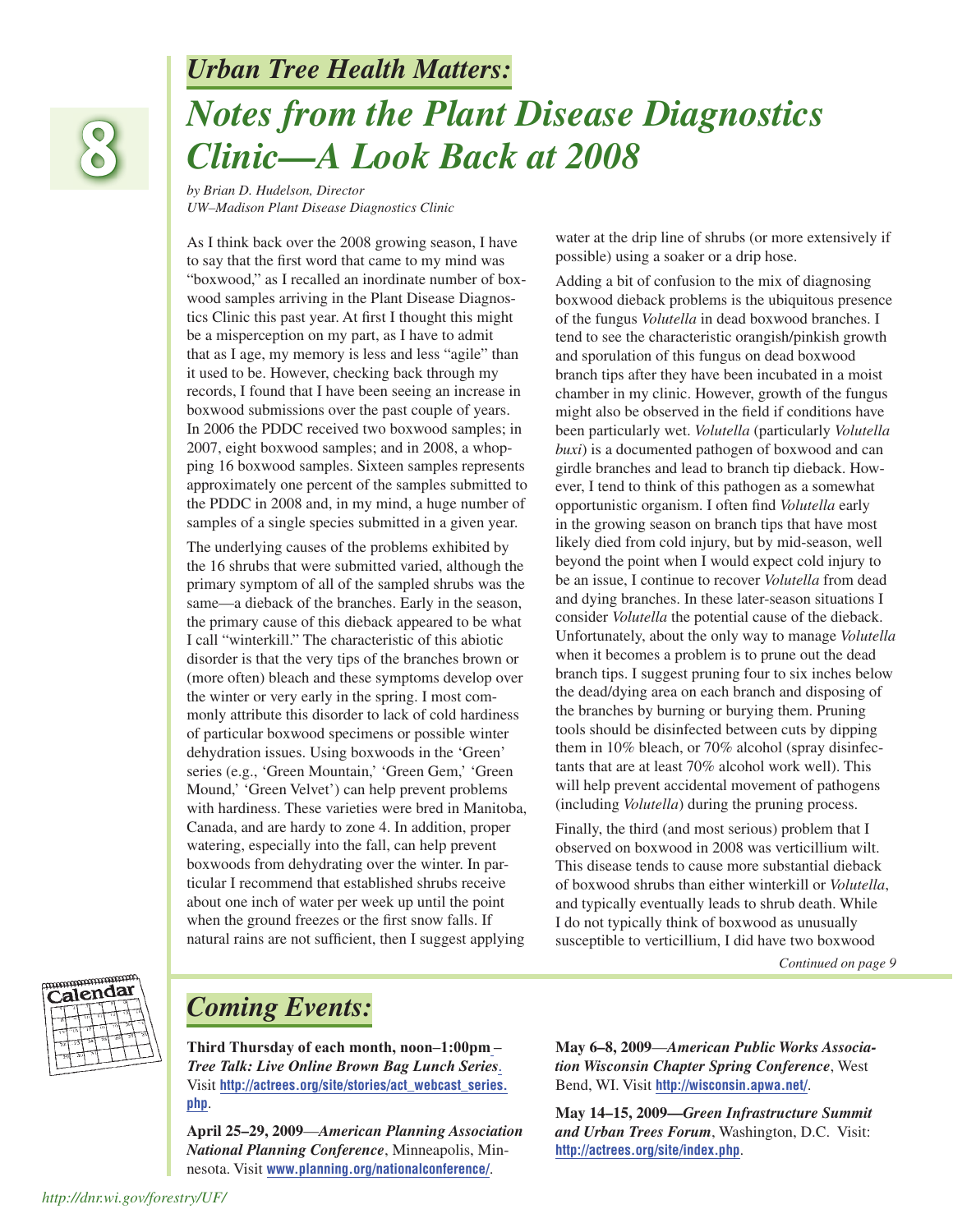# *Urban Forest Insect Pests: Horned Oak Gall*

*by Linda Willliams, Forest Health Specialist DNR Northeast Region*

The horned oak gall wasp, *Callirhytis cornigera*, is a native insect that causes large round galls to form on the twigs of oaks. Although galls can cause branch dieback, a few galls on a tree shouldn't affect the health of the tree. If gall numbers are high enough you might notice loss of growth or tree mortality.

The life cycle of the horned oak gall wasp is long and complex. It begins when adult wasps lay their eggs on oak leaves in the spring of the year. These eggs hatch and form small leaf galls. This portion of the life cycle takes about three months to complete and adults will emerge and lay eggs on an oak twig, initiating the woody gall portion of the life cycle. When these eggs hatch and larvae begin feeding on the twig they secrete growth-regulating chemicals which cause the twig to produce the gall. The larvae are confined within the gall and feed only on gall tissue during their development. Larval development within the woody galls takes nearly three years, so a tree will have galls of varying age and size.

Horned oak galls are named for the horns that emerge from each larval chamber during the second year of development. The adult wasp chews a hole in the horn to exit the gall in the spring of the year. Those female

#### *Urban Tree Health Matters, continued from page 8*

samples where I confirmed the disease in 2008. Once again, *Volutella* is a confounding factor in diagnosing this disease. When I attempt to culture *Verticillium*  (the fungus that causes verticillium wilt) from boxwood branches, *Volutella* commonly also grows from the tissue at the same time. It grows so rapidly that it tends to outgrow and mask the presence of *Verticillium*. I currently use a growth medium that is more selective for *Verticillium* when I process boxwood samples in an attempt to get around this problem. If verticillium wilt is the cause of the dieback in a particular boxwood shrub, options for management are limited. Infected boxwoods typically eventually

**9** *Photo: Linda Williams, WDNR*Linda Williams, WDNK

*Horns protrude from each larval chamber of the horned oak gall.*

gall wasps emerging from the horns will lay their eggs on oak leaves, thus completing the life cycle by initiating the leaf-gall portion of the life cycle. The horns usually break off after the wasps have emerged. Galls are not re-used. Older galls without their horns often resemble the galls of gouty oak gall, also caused by a Cynipid wasp, or Phomopsis galls.

Once a gall begins to develop, it is almost impossible to stop or reverse its development. Natural enemies control the populations quite well so control is not usually necessary. When control is needed it's best to manually prune out the galls. If aesthetics are important, pruning the galls out of the tree is your best choice since galls take a couple years to develop and can remain on the tree for many years after the adults have emerged. Pesticide use is not usually practical for controlling horned oak gall since it is difficult to time properly to the emergence of the adults.|

die and should be replaced with non-*Verticillium*susceptible shrubs. Given that boxwoods are typically grown as hedge shrubs, such replacements often reduce the aesthetic appeal of boxwood plantings. Unfortunately, replanting boxwoods in the same site will likely yield another dead shrub, as *Verticillium*  is a soil-borne pathogen and replacement shrubs can easily be reinfected.

For more information on the Plant Disease Diagnostics Clinic and its services, as well as information on a variety of plant diseases (including verticillium wilt), check out the PDDC website at **http://pddc.wisc.edu**.|

**May 20, 2009, 10:00–11:00am**—*i-Tree ver 3.0 Update webcast,* Urban Natural Resources Institute. Visit **www.unri.org/webcasts/upcoming/**.

**July 24–29, 2009—***International Society of Arboriculture Annual Conference and Trade Show "Sail*ing Into the Future," Providence, Rhode Island. Visit **www.isa-arbor.com/calendar/Calendar.aspx**.

**November 3–6, 2009—***Wisconsin Parks and Recreation Association Annual Conference and Trade Show*, Kalahari Resort and Convention Center, Wisconsin Dells, Wisconsin. Visit **www.wpraweb.org/**.

**Nov 5-7, 2009**—*TCIA Expo*, Baltimore, Maryland, Tree Care Industry Association. Visit **www.treecareindustry.org/index.aspx**.|

*If there is a meeting, conference, workshop or other event you would like listed here, please contact Cindy Casey. Please see back cover for contact information.*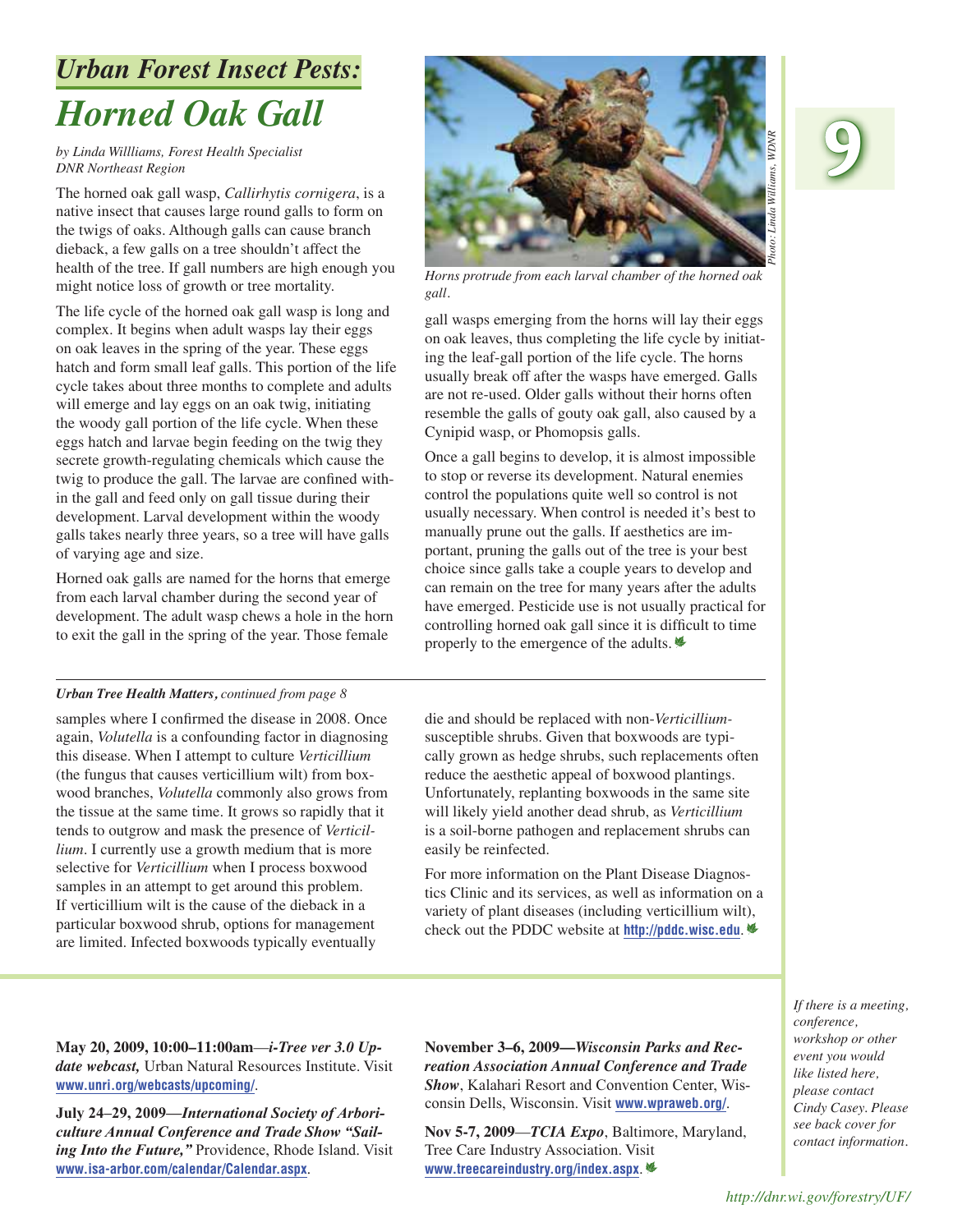# **10**

#### *Glacierland RC&D, continued from page 5*

separate statewide conference in May. The workshops were hosted by Brown and Fond du Lac counties and were attended by 50 people at each of the sessions.

In 2008, in conjunction with the Town & Country RC&D, Glacierland RC&D began identifying markets. Efforts are underway to inform the public about what is available to sell their infested ash trees. Developing markets help offset the costs of removing infested trees. EAB has already killed 40 million trees in other states. In Wisconsin alone, there are over 765 million ash trees in rural areas and approximately 5.2 million in municipalities. It costs approximately \$350 to remove an 18-inch-diameter tree, so naturally one should be concerned.

Presently, a minimum of five vendors who want the infested ash trees have been identified. These vendors plan to use the wood in several different ways: 1) firewood, 2) pelletizing or briquettes, 3) flooring and lumber, 4) gasification (burning the wood resource to produce steam and electricity and selling it), and 5) selling it abroad as a source of biofuel.

In addition, a workshop is scheduled for August 15, 2009, titled **Lite on the Land—A Forestry Field Day**, which is being co-sponsored by the Glacierland RC&D. It will highlight state-of-the-art forest equipment and technology on tree removal, harvesting and safety. Other subjects include invasive species, wildlife management and replanting. Another similar workshop is being planned for 2010. To learn more about these workshops, or to contact Glacierland RC&D, please go to Glacierland RC&D's Web page at **www.glacierlandrcd.org/**.|

#### *City of Sparta & EAB Readiness Planning*

*by Jordan Skiff, Director of Public Works*

The summer of 2008 brought the news that the Wisconsin forestry community had feared for years—the emerald ash borer had been found in Wisconsin. One of the communities that has taken a proactive approach to the spread of the borer is the City of Sparta, located near La Crosse in western Wisconsin.

At a population of just under 10,000, Sparta faced several obstacles in dealing with the EAB threat. We don't have a full-time forester, forestry staff or designated forestry board. City maintenance staff has been cut by 20 percent in the past seven years. The forestry budget is almost non-existent, only \$5000 per year for tree planting and \$8000 per year for brush grinding. Worst of all, Sparta responded to the Dutch elm disease problem by replacing the elms almost exclusively with ash trees. An estimated 50 percent of our publicly owned trees are ash.

On the positive side, Sparta received an Urban Forestry Grant from the DNR in 2008, part of which was intended to complete an ash tree inventory and EAB response plan. The plan was completed and presented to



the city's elected officials in December 2008. A public information meeting for the public was also held.

Fortunately, Sparta has very few naturally growing ash trees, so forested areas are not threatened. The city also boasts a governing council that demonstrates a commendable balance of common sense and progressive thinking. The progressiveness led to the commissioning of the EAB study, and a desire to take action now to be better prepared when the borer reaches the area. The commonsense approach means that Sparta will not spend great amounts of money and do irreparable harm to the tree population in preparing for EAB. After all, we can always hope that a less expensive treatment, natural predator or other cure could eliminate the threat.

But the steps that we plan to take in advance will benefit our urban forest, whether the borer arrives sooner or later. We plan to provide flyers and announcements about EAB to the public, and will hold public meetings to inform them of the threat and our planned response. We plan to remove about 360 public trees that are unhealthy or interfere with power lines—trees that can be replaced with more appropriate trees and diverse species. A marshalling yard will be set up to handle several hundred trees if EAB arrives, but will be useful for annual tree operations anyway. We plan to buy some safety and tree removal equipment to prepare for EAB, but only in areas where equipment upgrades are already needed. We are pursuing partnerships with other communities, companies or residents to use wood waste, buy equipment together or receive joint training. Such partnerships will be beneficial regardless of the EAB threat.

So Sparta is trying to find balance, not wanting to panic, but also wanting to avoid burying our heads in the sand. We hope that by following these common-sense steps in anticipation of the emerald ash borer, we will be able Ash along Sparta street. **Ash along Sparta street. Ash along Sparta street.** *Ash along Sparta street.*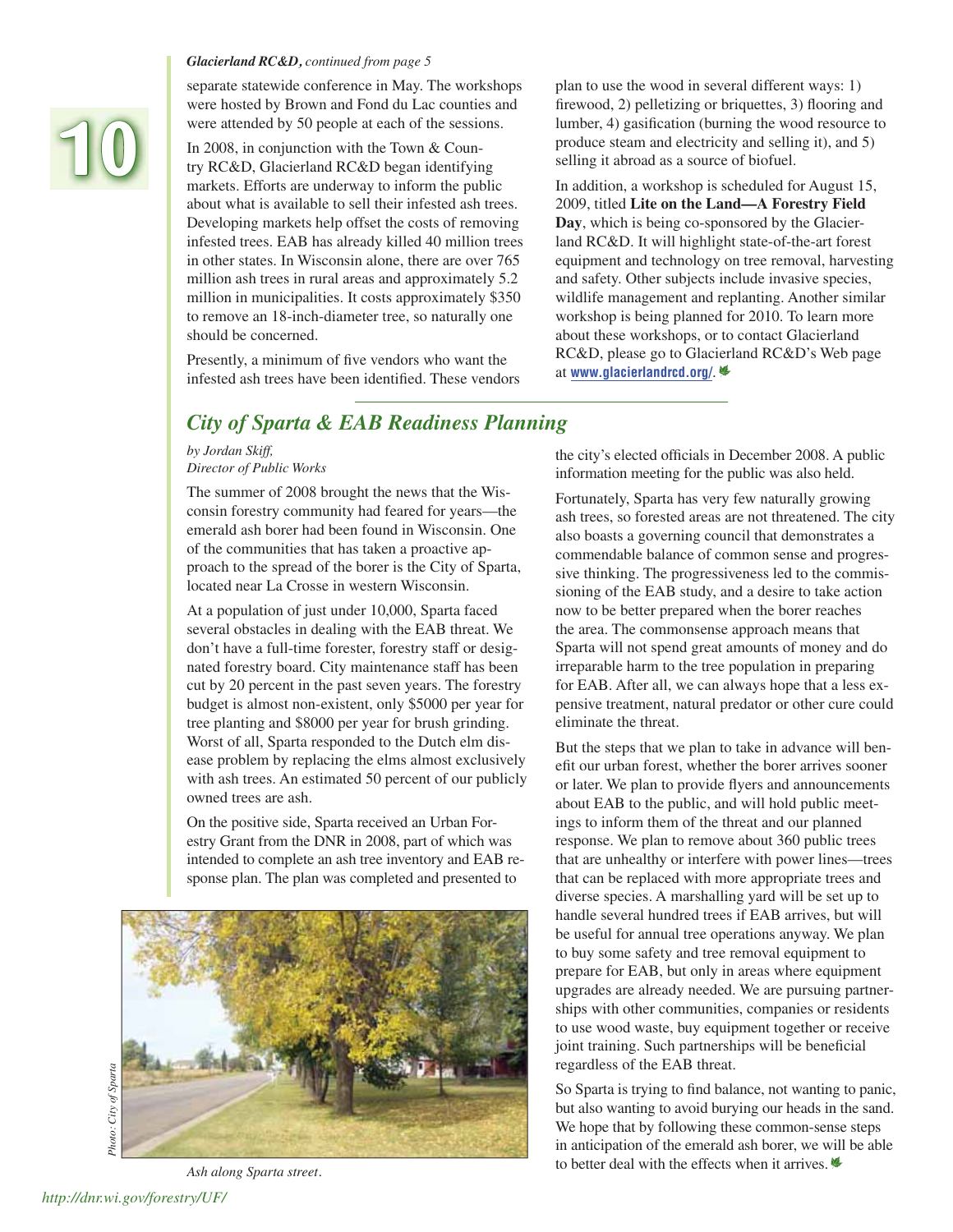#### *Dane County Prepares for EAB*

*by Anna Willow, Dane County Parks Invasive Species Planner*

With the emerald ash borer already present in southeastern Wisconsin, Dane County is taking steps to prepare for the invasive beetle's arrival. Thanks to an Urban Forestry Grant from the Wisconsin Department of Natural Resources, Dane County began developing its EAB response plan in January of 2008. With proactive preparation as its guiding philosophy, the county plan works to reduce the environmental impacts of the EAB within Dane County, mitigate the potential economic and social costs associated with emerald ash borer control efforts and damage, and find ways to put wood formerly considered "waste" to positive and profitable use.

The plan offers a brief historical background of EAB in North America and provides an illustrated guide to the information and education necessary for proactive management and local monitoring to take place. Once EAB reaches south central Wisconsin, Dane County residents, local officials and municipalities can look to the plan for a clear outline of options for EAB control and containment.

#### *Stevens Point Proactive about EAB*

#### *by Todd Ernster, City of Stevens Point Forester*

Todd Ernster, the city forester in Stevens Point, has been concerned about the possible presence of EAB in the community for quite some time. Todd has acted upon this concern by keeping the city council and mayor aware of EAB through reports regarding training and particularly the field tours to Illinois in June of 2007 and the Newburg, Wisconsin, infestation in September of 2008. In both cases they learned how these areas are dealing with the infestations.

The forestry department also re-inventoried the city's ash tree population allowing Todd the ability to keep the city's park board up-to-date on the number, relative size, value and potential costs if future removals are called for. This information came into play when the city recently purchased a replacement chipper and Todd made sure it could accommodate the average street-sized ash tree, which is 14 inches in Stevens

Since an increased volume of waste wood will be among EAB's most significant consequences, the plan also outlines various options for dealing with waste wood—from infestations as well as potential storm events—in an economically and environmentally sound manner. Dane County hopes to move into the next phase of wood utilization planning in the near future.

During the EAB planning process, the need for a more comprehensive examination of wood utilization options and the need for additional research exploring value-added uses for wood residue and alternative energies became apparent. Dane County plans to further investigate the feasibility and economics of wood utilization opportunities for wood products that have formerly been considered "waste" through a series of experimental demonstration projects.

The plan will be viewable soon at **[www.co.dane.wi.us/](www.co.dane.wi.us/lwrd/parks/) [lwrd/parks/](www.co.dane.wi.us/lwrd/parks/)**. Dane County welcomes comments on the plan from residents, municipalities and public officials. $\triangleq$ 





*EAB adult beetle*

Point. This information is also helping determine future tree species that will be planted to replace the ash.

Todd has also connected with local tree retailers suggesting they avoid selling ash trees and has provided press releases to the newspaper explaining that, in the immediate future, residents should avoid planting ash. He has also provided homeowners with tree benefit information particular to Stevens Point which he gained through use of the STRATUM inventory data system. This has helped garner support for the forestry program as well as increase residents' awareness of not moving firewood and look towards how the city may have to deal with this considerable amount of wood waste should EAB arrive. Lastly the forestry department has decided that instead of pruning the questionably healthy ash trees and then re-evaluating future field operations, it will just remove these trees now, only leaving the highest-vigor trees to remain.

#### *Brown Deer EAB Readiness Replanting Program*

#### *by Larry Neitzel,*

*Superintendent of Public Works/Village Forester*

In 2008 the villages of Bayside, Brown Deer, Fox Point, and the Schlitz Audubon Nature Center developed a North Shore EAB Readiness Plan (supported by a DNR Urban Forestry Grant) in preparation for an infestation in the area.

During 2008 the Brown Deer Village Board adopted a five-year plan to begin replacing public ash trees in the village and plant new trees in designated planting sites. The village's inventory showed that 31 percent (790) of the public trees were a form of ash. The program will bring the ash in the inventory down to a 12–15 percent range. The department of public works began reviewing the inventory for removals based upon structural condition, health, planting site appropriateness, lean, damage/possible damage to streets/ walks/sewer/water, or not a specimen worth saving. The remaining ash trees will be in the best condition for survival and for possible future treatments against EAB. As you can see, size is not a factor in the removal criteria. Most trees to be removed will be in the 10"+ DBH range. The estimated total for the five-year program, not including department labor and equipment, is \$65,600.

This program allows the village to *Spretinued sum page 12*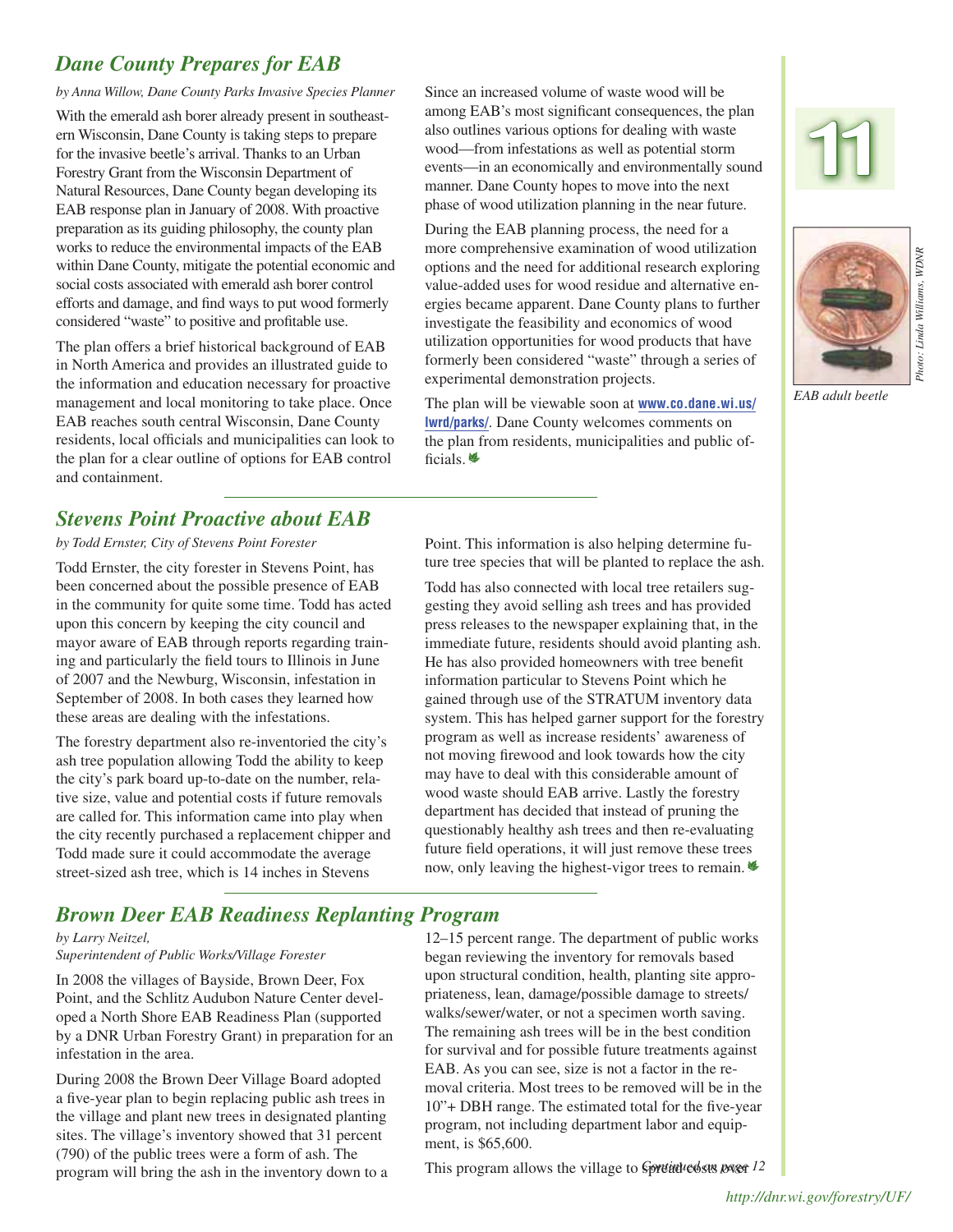# **12**

increase the health and vigor of our urban forests. It will also add diversity and beauty to our city streets and green spaces.

EAB will not be an easy problem to navigate. There are challenges every step of the way. By joining our collective resources and by pooling our thoughts and ideas we have the ability to turn a potential tragedy into one of our greatest urban forestry triumphs. Our state motto is FORWARD. We must move in that direction together to craft an EAB success story the State of Wisconsin will be proud of for years to come.  $\triangleleft$ 

#### *Village of Neenah, continued from page 2*

viding a clear outline of how the city's urban forestry activities are managed and carried out. The inventory and management plan are vital tools in providing specific information to citizens and public officials about Neenah's urban forest and the resources needed to sustain it.

One of Neenah's biggest challenges was the June 11, 2001, storm that swept through the Fox Valley area. In all, over 130 public trees needed to be removed due to storm damage. Through the generosity of numerous donations to the city's Trees for the Living program, and with the assistance of another Urban Forestry Grant in 2002, Neenah was able to replace all trees lost from the storm. Since that time, forestry operations have increased their focus on preventative maintenance to help avoid the type of tremendous losses which were incurred from that storm.

In 2003, the city partnered with Future Neenah, Inc., a nonprofit civic development organization, to begin what was a huge step in revitalizing the downtown area. Due to environmental stresses and abuse, many of the existing downtown ash and linden trees were in very poor condition. With the assistance of an Urban Forestry Grant and private donations, Neenah was able to remove and replace these trees with species more

#### *Emerald Ash Borer, contined from page 1* **Don't Move Firewood website**—The Don't

Move Firewood website **www.dontmovefirewood.org** hosts some great educational (and amusing) EAB videos that show how easy it is to spread EAB on firewood. The newest video, *Bugnet*, takes a look at who killed the tree and you get to see a lineup of suspects. Again, it's an amusing way to make a point to not move firewood because of the bugs it can harbor. There is also a new "firewood calculator" on the left side of the home page that will help you determine how much money you save by buying firewood closer to where you use it. It gives you information on money wasted and excess CO<sub>2</sub> produced; check it out!

suitable to the site. Large concrete curb planter boxes were built to protect the new trees and give them a larger growth area. This project has shown just how effective a private/public partnership can be at accomplishing community forestry goals. Since that project, cooperation between these two groups and other private entities has led to the reconstruction of Shattuck Park and to the construction of the Neenah Riverwalk. All of these projects have been instrumental in attracting business and creating jobs in downtown Neenah.

Looking ahead, one of our biggest challenges, as with most Wisconsin municipalities, is preserving our community forest infrastructure. Many times revenue caps, budget cuts and expenditure restraints cause officials and residents to overlook our urban forest and the vital role it plays in our infrastructure. Invasive species, storms and other tree health issues are a big threat to every community's urban forest. As we go forward, Neenah will continue building on the past successes we have experienced with private/public partnerships. Being creative and cooperative will give future generations the tools and resources they need to preserve, protect and grow Neenah's community forest.|

#### *Brown Deer EAB Readiness Replanting Program, continued from page 11*

a longer period of time, reduces problems of dealing with future dead/hazardous trees, provides opportunity to begin the replanting/recovery process with lower costs and faster establishment of the canopy, offers greater flexibility in organizing schedules and personnel, and facilitates more cost-effective utilization of ash wood. The cost to remove and dispose of an infested tree could be three to five times the cost for normal removal and disposal. This has to be weighed against the immediate impacts to the tree canopy, resident feelings on the removal of healthy trees and possible future research that may find an effective control to EAB. To combat the loss of tree canopy, the village will also be planting additional trees in identified open planting sites (300+ identified). New plantings will be of selected species so as not to exceed 12 percent of total inventory. Therefore, maples and locusts will not be planted, but resistant elms, oak, beech, catalpa, ginkgo, etc. are a sampling from the planting list.  $\triangleq$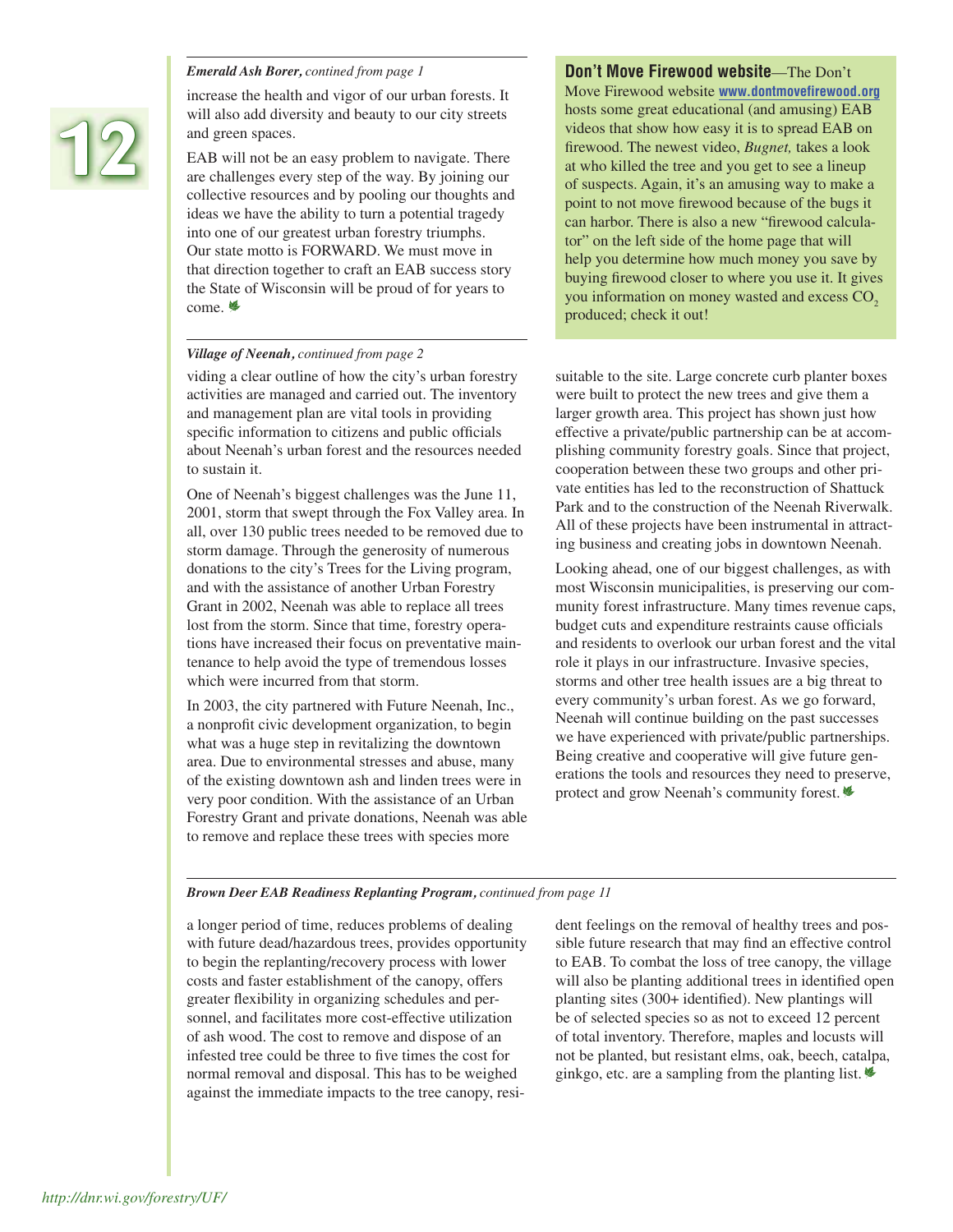# *Urban Forests—Making the Forestry Connection for Urban Youth*

*by Sarah Gilbert, Program Coordinator LEAF—Learning, Experiences, & Activities in Forestry*

#### **Meaningful learning**

The words, "When am I ever going to use this in real life?" are uttered in algebra classrooms across the country. A student who doesn't see the connection between the things they are asked to learn and their own lives will likely question the need to learn it at all. When asked to learn about a forest that is miles away, students may not understand their connection to it or its importance to them. An urban forest, on the other hand, is an up-close opportunity to make that meaningful connection for students who may have only seen pictures of forests far away.

It's human nature that the things we are most eager to learn are the things that are relevant to our lives. The urban forest just out your back door can be a wonderful teaching tool and relevant starting point to learn about all of our forests and other ecosystems.

#### **Making the connection**

The LEAF program (Learning, Experiences, & Activities in Forestry) is making use of the subjects of urban forests and urban forestry to help K–12 students in Wisconsin connect to all forests. The *LEAF Urban Forest Lesson Guide* supplements existing educational materials for teachers. The guide covers a variety of subjects, but the main goals of the lessons are to:

- $\bullet$  define the urban forest
- $\bullet$  list the benefits of urban forests
- $\bullet$  explain how and why we manage urban forests
- $\bullet$  tell students how they can get involved

An important part of each lesson is a conclusion activity, "Beyond the Urban Forest." These activities ask students to reflect on what they just learned about a familiar place and use that knowledge to try to understand an unfamiliar place. For instance, in the 5- to 8-grade lesson about management, biodiversity and invasive species, students are asked to create a presentation about how the local invasive species they learned about could impact rural forests farther away.

#### **Going in reverse**

If you're starting to think this guide is just for Milwaukee students, stop! Just as the skeptics in urban areas wonder what a forest miles away has to do with them, those who don't live in, or don't think they live in, urban areas may wonder why they should care about urban forests.

The "Beyond the Urban Forest" conclusion can easily be modified to become an introduction to the lesson. In less-urban schools, discussing the potentially more



familiar rural forest first allows those students to start with what's relevant to them. Then they can move on to learning about the value of urban forests.

#### **Get the guide**

- Do you know a K–12 teacher who could use this material? The *LEAF Urban Forest Lesson Guide* is online for free download. Its intended audience is K–12 teachers, but we encourage anyone who is invited into classrooms to use it. To get the guide, go to **www.uwsp.edu/cnr/leaf/Educators/lg\_urban.aspx**.
- Is there a school in your area that would like a LEAF workshop? Our workshops can be a few hours long to a full 12-hour, for-credit course. Teachers learn forestry background and tips for using the lesson materials.
- Need suggestions for educational activities for your Arbor Day celebrations, or have suggestions to share? Please contact Sarah Gilbert at **Sarah.Gilbert@uwsp.edu** or 715-346-4924. For more information about LEAF, go to **www.uwsp.edu/cnr/leaf**.|

*Student examines cicada on tree.*



**13**

Photo: LEAF *Photo: LEAF*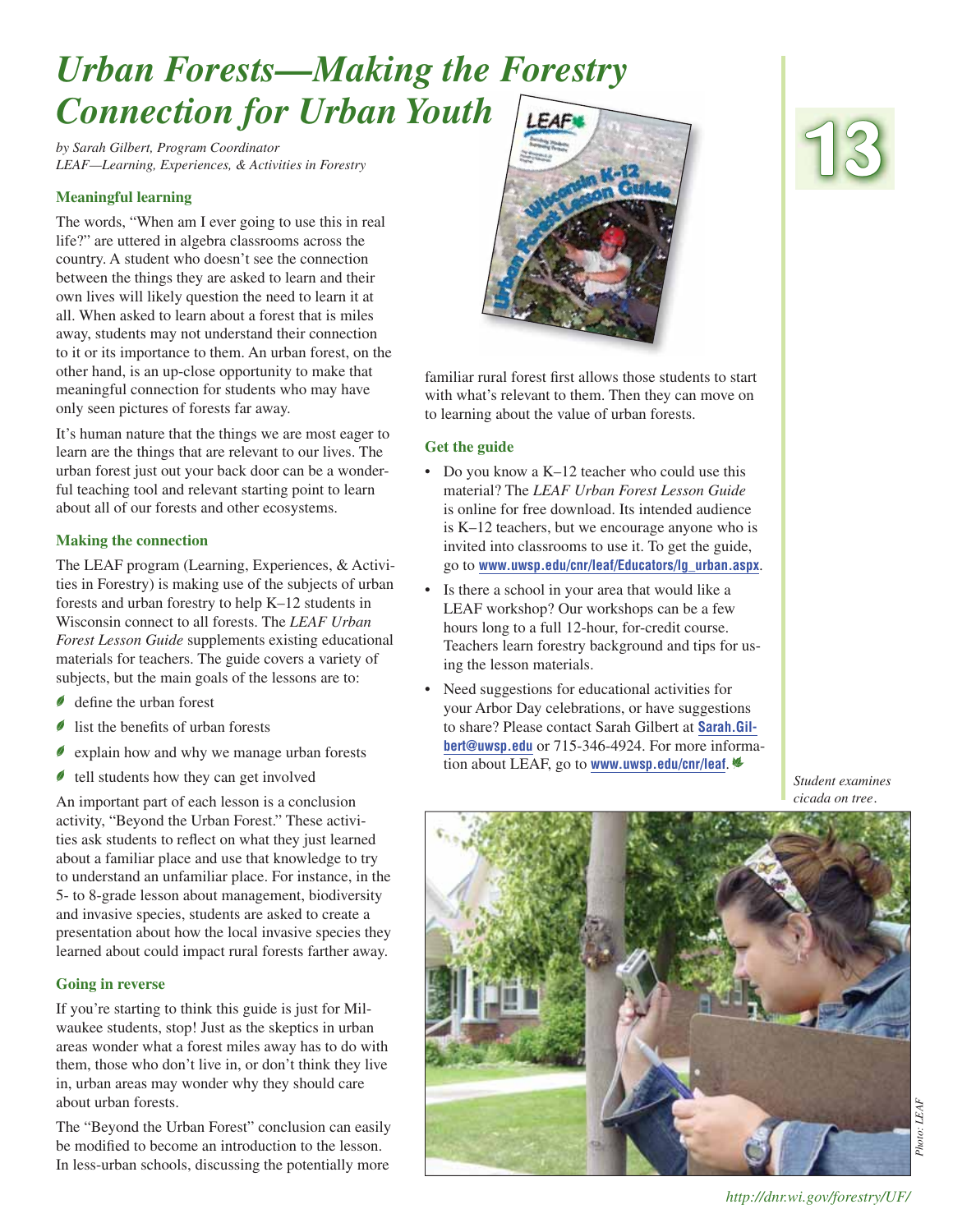## *The Idea Exchange…*





*Does your community or organization have an idea, project or information that*  may be beneficial to *others? Please let your regional urban forestry coordinator know. We will print as many of these as we can. If you see ideas you like here, give the contact person a call. They may be able to help you in your urban forestry efforts.*

*compiled by Olivia Witthun, Urban Forestry Assistant DNR Northeast Region*

#### *Donations for Tree Planting Linked to Water Bill*

The City of Durham, North Carolina, gives its residents an opportunity with each water bill to donate to the community's Tree Planting Donation Program which helps fund the planting of public trees. To donate, residents have the option of rounding up their water bill to the nearest whole dollar, adding a specific donation amount to their bimonthly water bills or donating a lump sum. Small donations add up to a large amount for the planting of Durham's public trees. *Info:* **[www.ci.durham.nc.us/departments/general/](www.ci.durham.nc.us/departments/general/forestry_donation.cfm) [forestry\\_donation.cfm](www.ci.durham.nc.us/departments/general/forestry_donation.cfm)** *and* **[www.ci.durham.nc.us/depart](www.ci.durham.nc.us/departments/works/pdf/donation_form.pdf)[ments/works/pdf/donation\\_form.pdf](www.ci.durham.nc.us/departments/works/pdf/donation_form.pdf)**|

#### *We Dig Your District— Involving Community Leaders*

This partnership between Trees Forever and Alliant Energy not only helps to plant trees in each of the five Cedar Rapids, Iowa, districts, but it also gets community leaders involved. As newly elected council members enter office, they are often unfamiliar with the all the events and organizations they should be part of.

We Dig Your District information and T-shirts are sent to each new council member informing them of the program and giving them the opportunity to nominate areas of their district to be planted with trees. Council members are invited to all the planting events in their district. Over the years, hundreds of volunteers, school children, companies and government leaders have taken part in the We Dig Your District planting events organized by Trees Forever and Alliant Energy. This fun event gets the new and returning council members out in their districts to interact with their constituency and do something good for their community and the environment—plant trees! *Info:*  **[www.treesforever.org/Content/Get-](www.treesforever.org/Content/Get-Involved/Programs/We-Dig-Your-District.aspx)[Involved/Programs/We-Dig-Your-](www.treesforever.org/Content/Get-Involved/Programs/We-Dig-Your-District.aspx)[District.aspx](www.treesforever.org/Content/Get-Involved/Programs/We-Dig-Your-District.aspx)**|

#### *Youth Tree Team Keeps Trees Watered*

Keep Indianapolis Beautiful, Inc. created Youth Tree Team to help maintain Indianapolis's newly planted trees. The team is comprised mostly of high school students and several collage students. They work part-time during the summer months and on Saturdays during the spring and fall primarily to water young trees, but they also do some mulching and pruning. The team is paid slightly above minimum wage and receives a free lunch each work day. Fridays are enrichment days. They may meet with a landscaping professional, go to a local university for arboriculture training or even engage in team-building exercises such as whitewater rafting and adventure courses. Interest in the program is high. Applicants must go through a three-tier application process: an obstacle course to determine their ability to work as a team member, volunteering for a tree planting, and then an interview. This selection process has been so successful that no one has been fired or dropped out before completing the season. Indianapolis's trees are healthier because of the Youth Tree Team and the benefits to the students are numerous. *Info:*

**[http://actrees.org/site/stories/keeping\\_trees\\_watered\\_](http://actrees.org/site/stories/keeping_trees_watered_part_3_of_3.php?tag=news) [part\\_3\\_of\\_3.php?tag=news](http://actrees.org/site/stories/keeping_trees_watered_part_3_of_3.php?tag=news)**|

#### *New Bird Manual Available*

The Birds Without Borders—*Aves Sin Fronteras*® staff is proud to announce the publication of its new manual for Wisconsin and eastern United States landowners:

"The Birds Without Borders—*Aves Sin Fronteras*® Recommendations for Landowners: How to Manage Your Land to Help Birds (Wisconsin, Midwest and Eastern United States edition)." A PDF is available for free download on our website: **www.zoosociety.org/wilandowner.**

The manual summarizes five years of research in Wisconsin and years of follow-up data analysis. It provides information on habitats and food resources found to be important to birds. It also includes ways bird lovers and lay people can help birds.|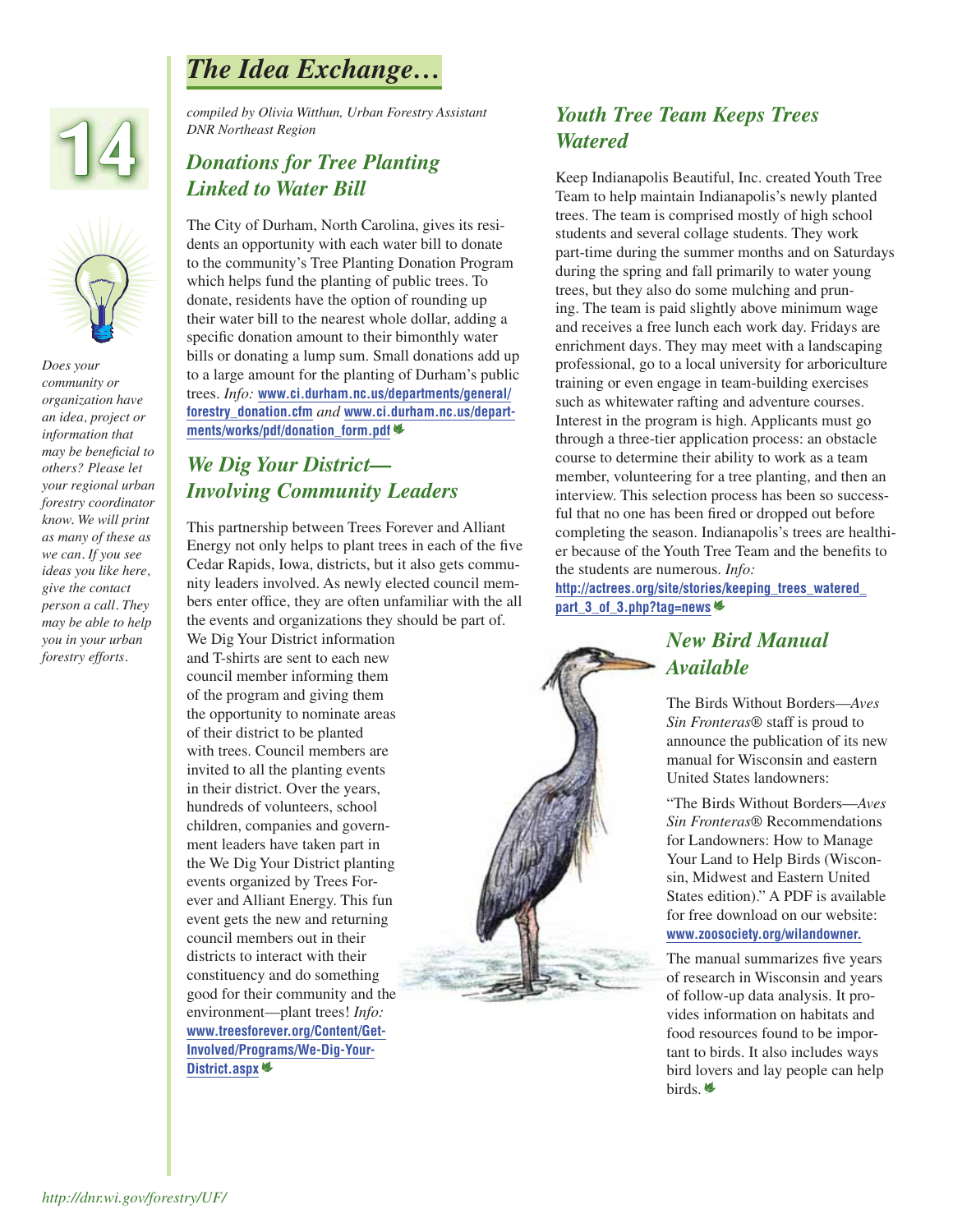## *Urban & Community Forestry Program Resources:*

# *Emerald Ash Borer*

*compiled by Cindy Casey, Urban Forestry Coordinator DNR West Central Region*

*Emerald Ash Borer Toolkit for Wisconsin Communities*—Wisconsin DNR Urban Forestry Program, updated August '08, **http://dnr.wi.gov/forestry/uf/eab/**.

The EAB toolkit is available online, as downloadable files or on CD. Designed to help municipalities prepare for EAB, the toolkit contains a readiness planning checklist; a readiness plan template; information and suggestions about detection, control, wood handling and utilization; sample mutual aid agreements; tree and insect identification fact sheets; contact information, and more.

*Emerald Ash Borer—What You Need to Know*— Michigan State University, 2006, **[www.goodcamper.](www.goodcamper.info/cdfiles/index2.html) [info/cdfiles/index2.html](www.goodcamper.info/cdfiles/index2.html)**.

Download files or order the DVD & CD set. A suitable replacement for USDA's *The Green Menace* CD, which is out of date. Highlights include municipal readiness planning guidance, sample EAB management plans from Ohio communities, and a number of videos on topics such as ash and insect identification, and EAB signs and symptoms.

*Urban Forestry Insider*—Wisconsin DNR Urban Forestry Program, **[http://dnr.wi.gov/forestry/uf/resources/](http://dnr.wi.gov/forestry/uf/resources/InsiderArchive.html) [InsiderArchive.html](http://dnr.wi.gov/forestry/uf/resources/InsiderArchive.html)**.

The Insider is a biweekly electronic bulletin of current events and other topics of interest to the urban forest community in Wisconsin and beyond. Each issue contains links to EAB news and updates geared for Wisconsin audiences. Available by free subscription.

*Wisconsin EAB Website*—A cooperative project by Wisconsin Dept of Agriculture, Trade and Consumer Protection; Dept of Natural Resources and UW–Madison, **www.emeraldashborer.wi.gov/**.

This newly redesigned website is intended as the central source of current Wisconsin EAB information. Find survey updates, insect distribution maps, the State of Wisconsin EAB Response Plan, insecticide information, quarantine FAQs, coming events, etc. Helpful tabs, including one specifically for municipalities, guide users to topics of interest.|

Share what your community is doing in response to EAB with others. Send your story to **Laura.Wyatt@ wisconsin.gov.**





# *What Damaged This Tree?*

*Continued from page 7*

#### **Answer:**

Disk golf damage! In some of the larger urban parks in northeast Wisconsin, disc golf courses have popped up. These are free to the public and are very heavily used. The trees within the photo, along a disc golf course, are actually in "the rough" as you would have to be off course to hit these, but you can see the significant damage. This kind of damage occurs throughout the growing season and there has been concern about damage to oaks during the high risk period.

In this photo notice the bare dirt which has led to significant soil erosion. This is also quite common on the disc golf courses as the golfers trample any/all vegetation to get their shot and the courses are so heavily used that bare soil is what you end up with. $\triangleq$ 



*Do you have pictures of tree damage others ought to know about? Send them to Kim Sebastian (address on page 16) and we'll print them here!*